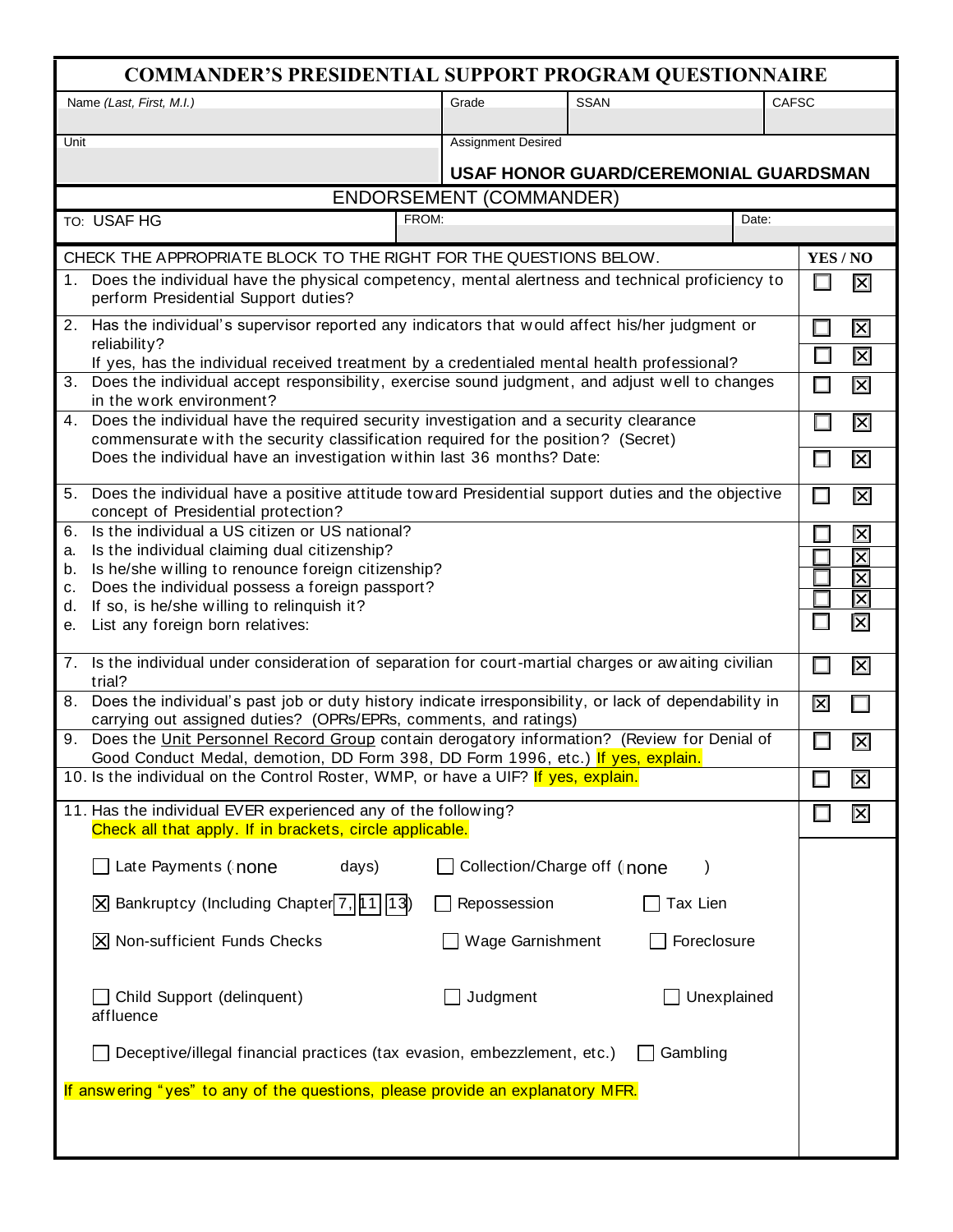| <b>COMMANDER'S PRESIDENTIAL SUPPORT PROGRAM QUESTIONNAIRE</b>                                                                                                                                                                                |          |        |  |                     |  |
|----------------------------------------------------------------------------------------------------------------------------------------------------------------------------------------------------------------------------------------------|----------|--------|--|---------------------|--|
| CHECK THE APPROPRIATE BLOCK TO THE RIGHT FOR THE QUESTIONS BELOW.                                                                                                                                                                            | YES / NO |        |  |                     |  |
| 12. Has the individual EVER been arrested or charged with a crime?<br>Has the individual EVER been arrested for any criminal conduct?<br>а.<br>If yes, was he/she sentenced to more than 365 days incarceration regardless of time served or |          |        |  |                     |  |
|                                                                                                                                                                                                                                              |          |        |  | suspended sentence? |  |
| b. Has the individual EVER been arrested for, charged with or convicted of any offense(s)? (Leave<br>out traffic fines that are less than \$150.00.)                                                                                         |          |        |  |                     |  |
| c. Has the individual EVER been questioned by military or criminal investigative agency?                                                                                                                                                     |          |        |  |                     |  |
| d. Does the individual have any open warrants?                                                                                                                                                                                               | □        | □      |  |                     |  |
| 13. Has the individual EVER received a Letter of Reprimand or Article 15? If yes, explain.                                                                                                                                                   | $\Box$   | □      |  |                     |  |
| 14. Is the individual's spouse currently a US citizen?<br>If the individual's spouse is a foreign national, is it their intention to become a US citizen?                                                                                    |          | □      |  |                     |  |
|                                                                                                                                                                                                                                              |          | $\Box$ |  |                     |  |
| 15. Does the individual or spouse's have relatives that are foreign nationals?                                                                                                                                                               |          |        |  |                     |  |
| Do they have intentions of becoming a US citizen?                                                                                                                                                                                            | $\Box$   | П      |  |                     |  |
| 16. Are there any factors existing that would preclude the Airman from being assigned to an<br>installation which is frequently visited by the President and other dignitaries?                                                              | $\Box$   |        |  |                     |  |
| ALCOHOL/DRUGS If answering "yes" to any of the questions, please provide an explanatory MFR.                                                                                                                                                 |          |        |  |                     |  |
| Has the individual EVER been arrested/charged with or convicted of any offenses related to<br>a.<br>alcohol or drugs?                                                                                                                        | $\Box$   | П      |  |                     |  |
| b. Has the individual illegally used any controlled substance (marijuana, crack, cocaine, ecstasy,                                                                                                                                           |          |        |  |                     |  |
| etc) within the last year? List any/all drugs used:<br>Has the individual shown signs of habitual use of alcohol; reported for work intoxicated?<br>c.                                                                                       |          |        |  |                     |  |
| Has the individual attended alcohol/drug treatment? If yes, provide diagnosis and prognosis<br>d.                                                                                                                                            |          |        |  |                     |  |
| below.                                                                                                                                                                                                                                       |          |        |  |                     |  |
| Notes/Additional Comments                                                                                                                                                                                                                    |          |        |  |                     |  |
|                                                                                                                                                                                                                                              |          |        |  |                     |  |
|                                                                                                                                                                                                                                              |          |        |  |                     |  |
|                                                                                                                                                                                                                                              |          |        |  |                     |  |
|                                                                                                                                                                                                                                              |          |        |  |                     |  |
|                                                                                                                                                                                                                                              |          |        |  |                     |  |
|                                                                                                                                                                                                                                              |          |        |  |                     |  |
| <b>COMMANDER</b>                                                                                                                                                                                                                             |          |        |  |                     |  |